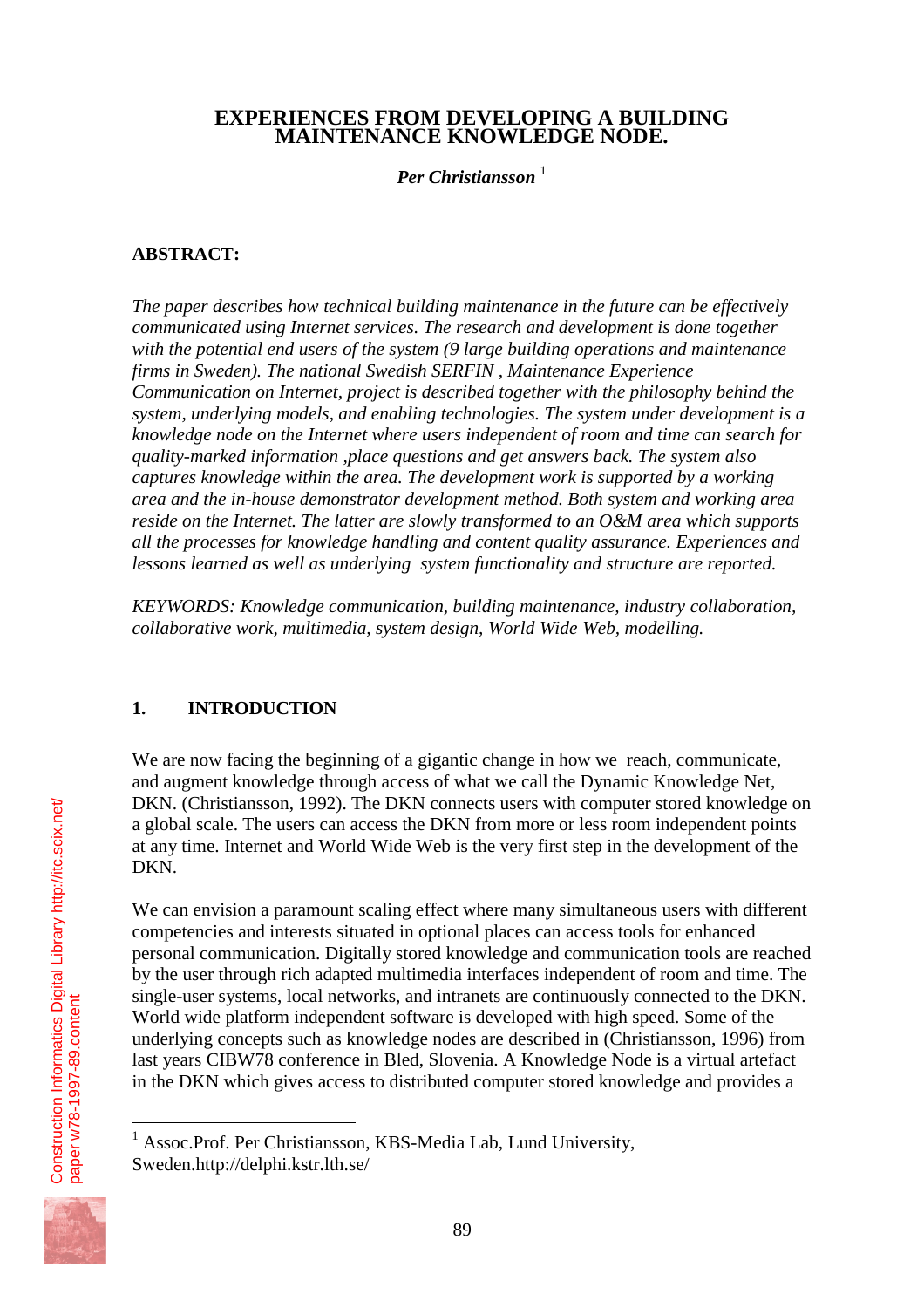communication surface between people. A knowledge node is usually referred to as a connecting point in the Dynamic Knowledge Net, DKN.

The paper describes experiences from development of a demonstrator for 'Communicating maintenance experience on the Internet'. It is shown how technical building maintenance in the future can be effectively communicated using Internet services. The research and development is done together with the potential end users (9 large building operations and maintenance firms in Sweden) of the system.

# **2. BUILDING MAINTENANCESUPPORT ON THE WORLD WIDE WEB**

We can now begin to scale-up creative laboratory solutions to practical knowledge communication tools such as the here described SERFIN system. The SERFIN acronym stands for (translated into English)'Maintenance Experience Communication on Internet'. We strive to design and implement a system that more effectively can capture and communicate technical building maintenance. A system which;

- *gives personnel on the floor* **access** *to technical maintenance experiences independent of room and time*
- *provides a rich* **multimedia interface** *to the users of the system*
- *can* **capture knowledge** *and later* **make it available** *through the same channel ('knowledge node')with quality markings attached to it.*
- **captures questions** *which arise in connection with technical maintenance and provide a mechanism to present* **answers** *back*

The system has been under design and development since spring 1996. It is now in the late phases of conceptual design using early data models for tests in real use. We believe that the enabling IT now let us scale up the particular solutions to more general ones and thus with high potential for spread and use. We can see or at least formulate how to handle security, unconstrained access in room and time, dynamic growth, adapted tools for use and maintenance, indexing of large information spaces, human interfaces with multimedial properties etc.

As new materials and products enter the market SERFIN also acts as a quality assurance feed-back mechanism. You get problems, findings and ideas up in the air;

- *this product was good(or bad) for me in that context,*
- *this material gave rise to anomalous reactions together with water,*
- *I have an idea on how to get rid of this nasty smell,*
- *I know some people who solved a similar problem,*
- *etc.*

We have in the project found a confined need for many persons to make available (for free) experiences on technical building maintenance which they have gathered over a long period of time.

# **2. MAINTENANCE SCENARIO**

You are engaged in renovating the ventilation system at your office site situated in the south of Sweden. A 'floppy' sound can be heard and at the same time you perceive an acid smell. You engage your communication unit and activate the flat luminous colour screen. As your hands are oily you give spoken instructions to the unit. You are connected to a knowledge node with advice (tips) on technical building maintenance. You describe your problem in free text and get back relevance ordered advice. You get a satisfactory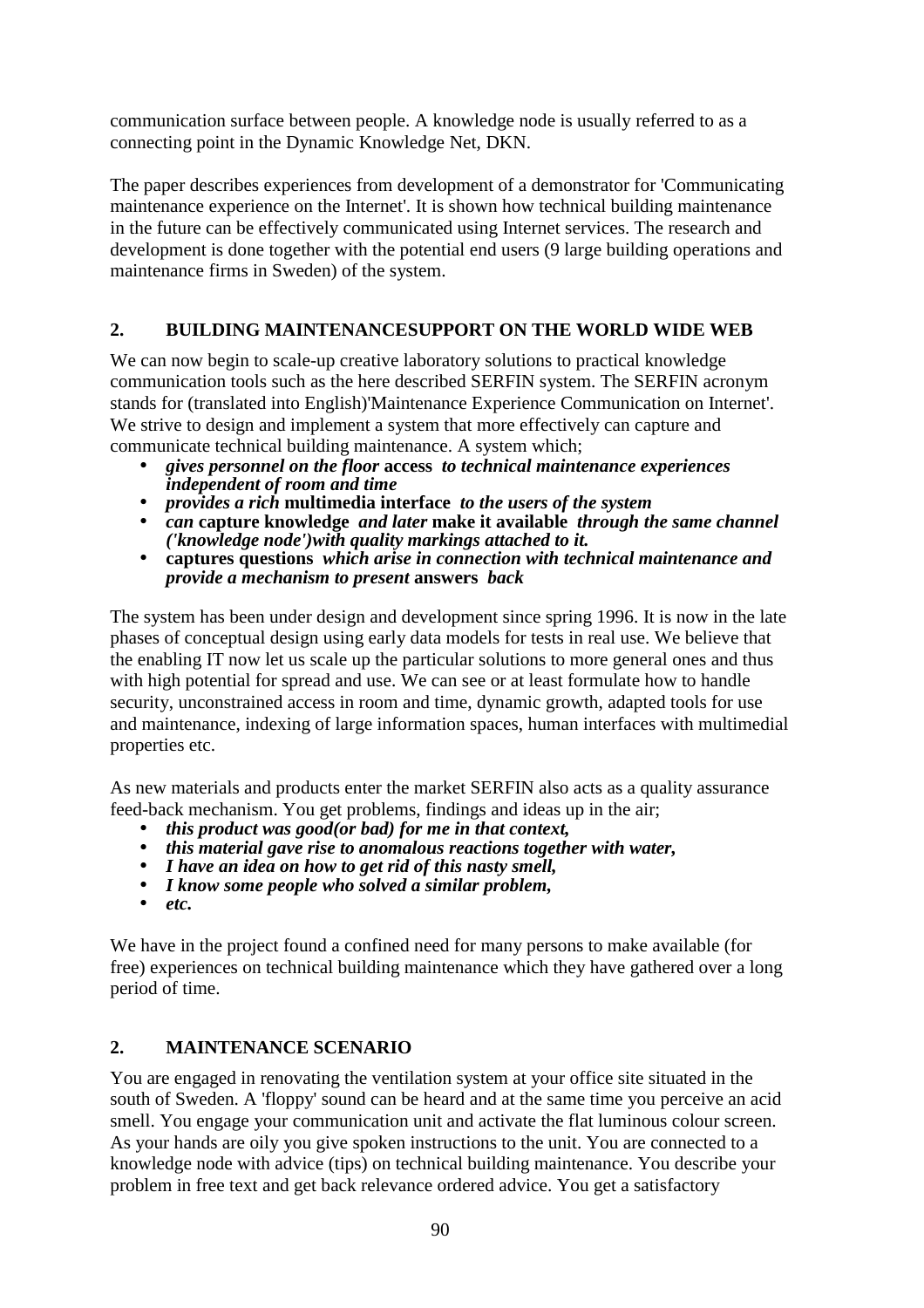(sufficient) solution to the problem with analysis and even access to an interactive video film on how to make adjustments to the ventilation system. You now remember that your neighbour had a similar problem and digitally forwards the tip to him as a document with a reference to source (SERFIN) and sender (that is you).

It might happen that you could not find any useable information. Instead you fill in the question form available at the SERFIN knowledge node and attach two images you have taken showing suspect devices. You also consider to put it as a question on the conference area managed by the Swedish Building Research. But first you consult the so called Merkurius node at Lund University where you search for a possible explanation and hints to further contacts at the University. You also attach the problem description to the 'potential projects' note board of Merkurius.

The above described scenario is reality today in demonstrator mode within the three projects SERFIN (Maintenance Experience Communication on Internet), SWEBU (Swedish Building Research on the World Wide Web) financed by the Swedish Building Research Council, and the MERKURIUS project (Lund University company knowledge node)financed by the Swedish KK-foundation. See also (KBS-Media Lab, 1997).



Figure 1 WWW-search of knowledge on technical building maintenance in the SERFIN demonstrator.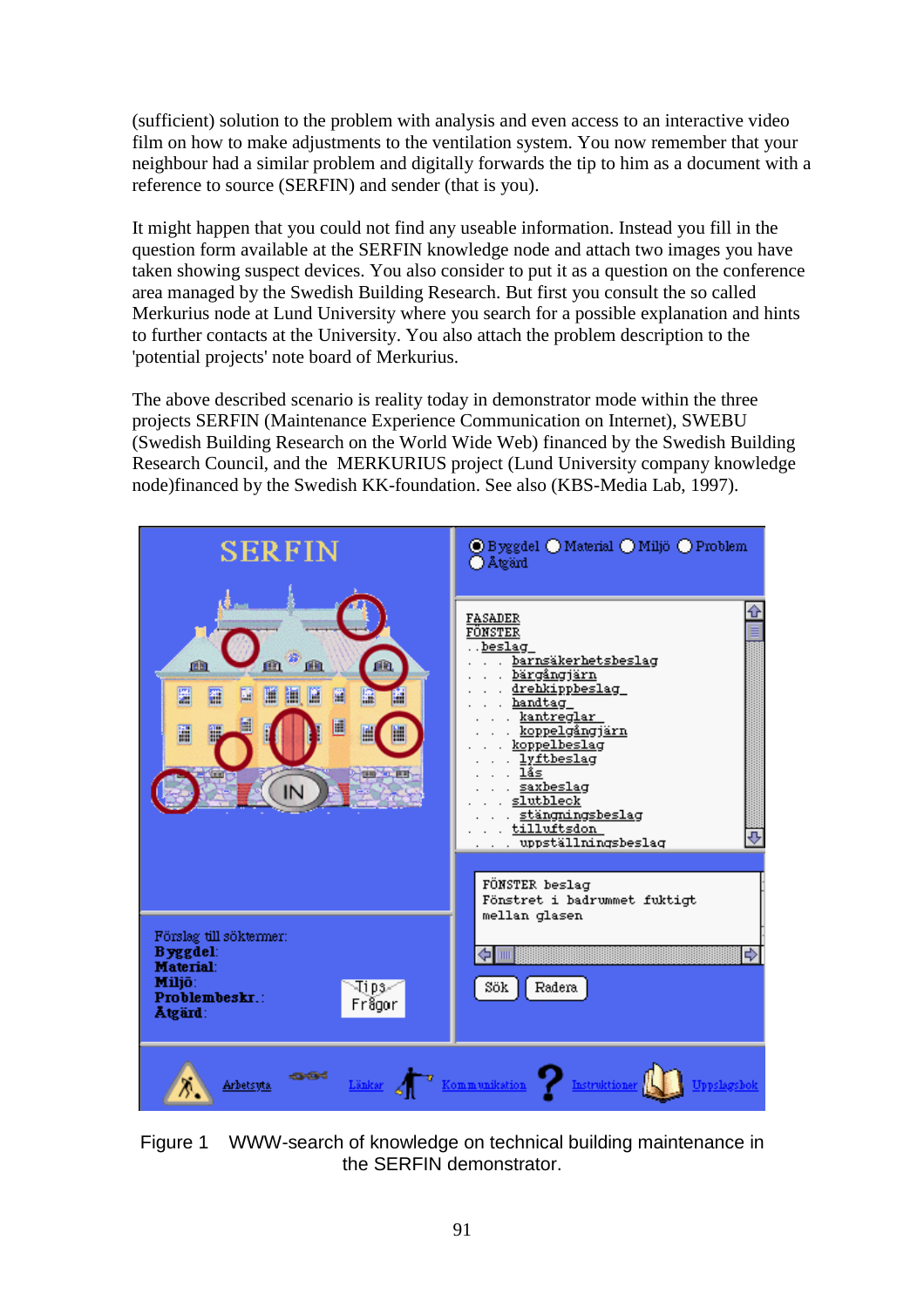Figure 1 shows the SERFIN demonstrator phase 1 user interaction window. To the right you fill in the lower box search window with free text (FÖNSTER beslag, ...) either at your own wish or by clicking on terms in one of the five predefined classification areas; building part (according to the Swedish BSAB P2 table), material, environment, problem type, action). These terms will automatically show up in the search window as you click them.

The search is performed as a free text search in an automatically indexed local tip bank. The answers are given with relevance feed-back. If no adequate answers are given a question my be posed supplied with clarifying images. It is also possible to send in own tips and experiences. Seven big maintenance companies participate in the project Vasakronan AB, Statens Fastighetsverk, Akademiska hus iStockholm AB, Hantverks- och industribyggen i Stockholm AB,Postfastigheter, Familjebostäder and Skandia Fastighet.

In the first system version there was a wish to make a graphical point and click area available to get proposals for search terms (see 'Förslag till söktermer' in the lower left corner of figure 1). After trials and evaluations in the design/demonstrator team it is now preferred to hide that area away and just call it up as a support palette when needed.

# **3. CONTEXT ANDIMPLEMENTATION ENVIRONMENT**

The traditional physical information/knowledge containers as books, films, images, papers, etc. are at present in many cases also (or even only) stored in digital form in what we call logical ('virtual') knowledge containers. This latter containers have properties that from now on will completely change our view on how knowledge are structured and represented and interactively presented.

Figure 2 gives the basis for a discussion on how knowledge communication will change in the near future. We will, which is already a fact, communicate and handle digitally stored knowledge in new ways. As we communicate and collaborate we are divided by a more or less invisible surface. This surface may exist even if we are situated in the same room, (2) in figure 2. For example through different spoken language, cultural background, or different knowledge domain belongings. Our communication is supported by artefacts which display common working materials as white boards, books, papers and even virtual worlds.

Now we face a monumental change both in communication support and the way we store and access digital information. We are used to put en equal sign between physical information container and the logical information wrapping. A book is a book today for most people and not something created on the fly with book properties but only limited life time (a book on how to put up flowery wall paper for example). The physical containers will still exist in the form of databases which for information highway bandwidth reason and security will be duplicated around the world. Many (meta) logic containers will not have to contain more than meta information and selection mechanisms to underlying logical containers like the view metaphor when you perform a SQL query on a relational database.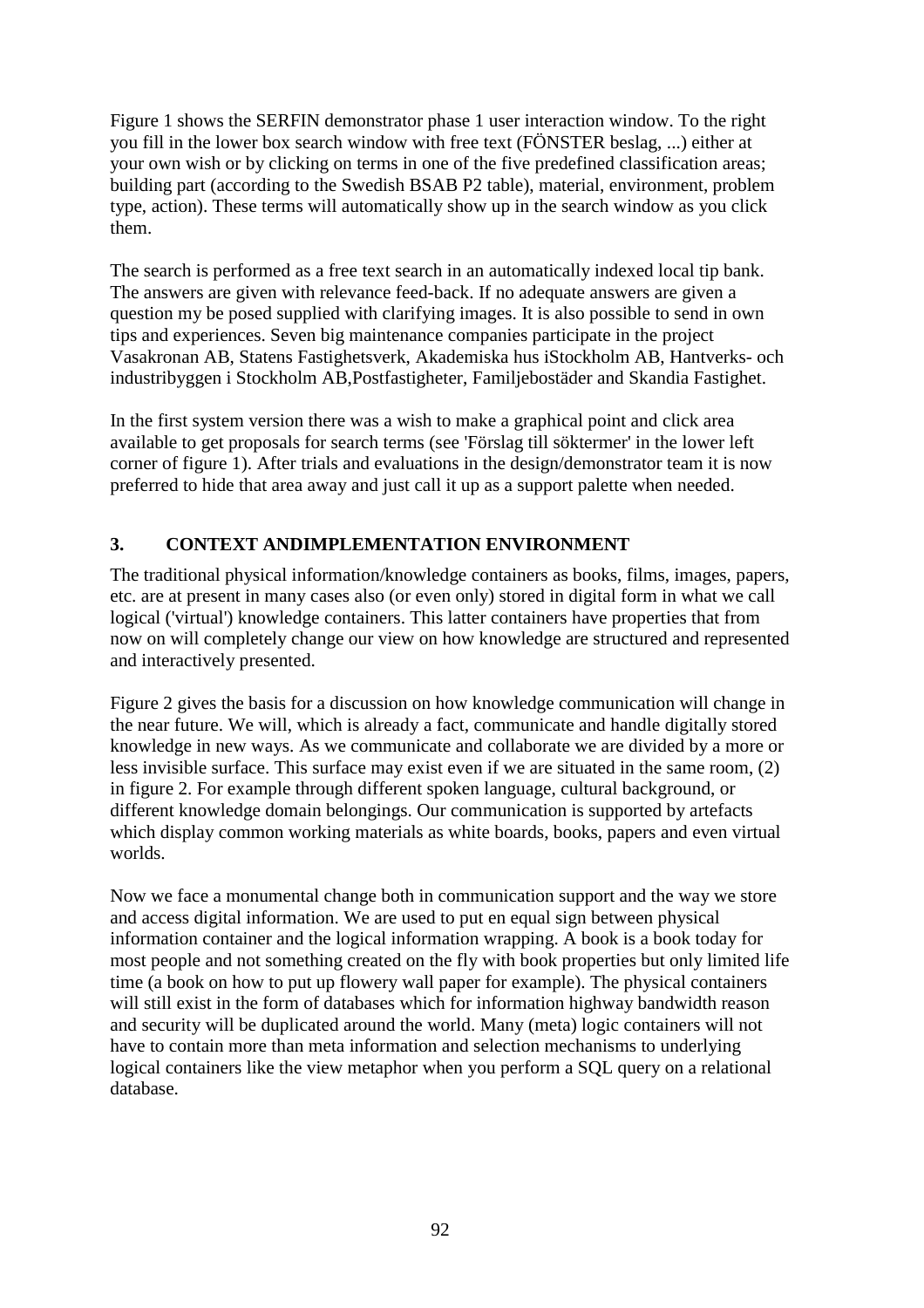

*©Per Christiansson, Dec. 1996*

Figure 2 We will, which is already a fact, communicate and handle digitally stored knowledge in new ways. (1) user searches and finds knowledge stored on paper. (2) Persons meet in real life or (3) use simple multimedia interfaces as telephone. The multimedia interface expands to incorporate more of our senses (Computer Supported Collaborative Work – CSCW and Virtual Reality - VR, etc.). (4) Part of your personal computer stored knowledge may be connected to the Dynamic Knowledge Net - DKN.

The underlying knowledge will on its lowest levels be represented in many ways relational databases, objects, calculation programs, simulations, if-then rules, predicate logic etc. The actual wrapping procedures has just started to develop and will put focus on

- *meta classification and structuring issues (Lagoze et.al., 1996)*
- *access rules for both persons and digital agents (Genesereth, 1996)*
- *security and authentication mechanism (McGraw & Felten, 1997)*
- *object request broker architecture , for example CORBA (Orfali R &Harkey D, 1995)*
- *copyright and immaterial rights*
- *long term storage and accessibility*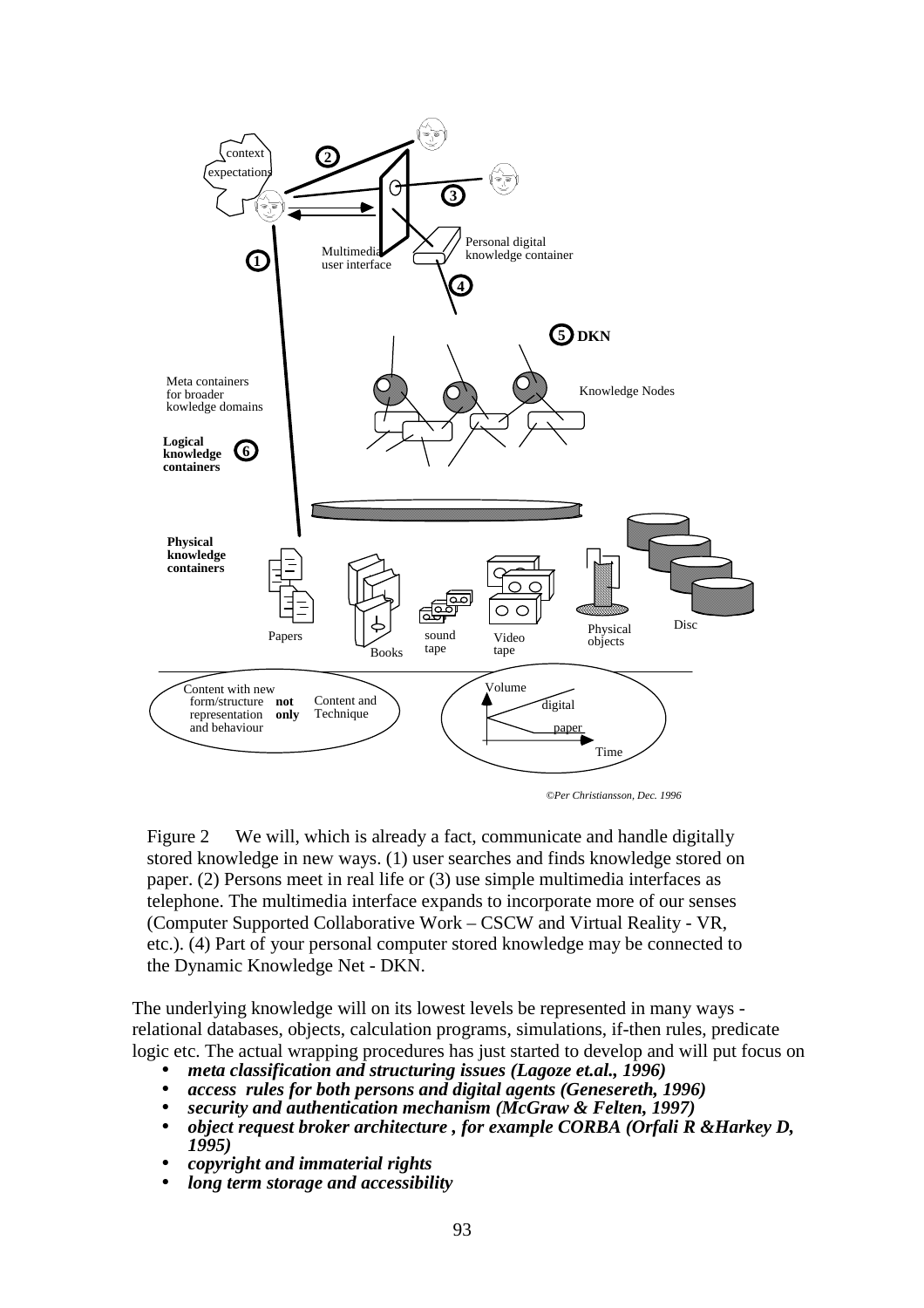From the above it is clear that it is not only a question about design of multimedia interfaces and defining content as we start to define and use logical knowledge containers but a highly complex domain of dynamic structuring of information and knowledge.

## **4. ENABLINGTECHNOLOGIES**

The demonstrator method enables us to postpone the implementation of some enabling technologies until they are available outside the research community and more orchestrated for practical use, see figure 3. We strive to make system solutions as platform independent as possible. This leads today to use of WorldWide Web based client-server solutions.

Besides the development of the original WWW concept (Berners-Lee T,1989/90) we now see the development of a global object-oriented 'operating' system where among other tools the Java language plays an important role,(Blundon, 1996).

We use the following soft- and hardware for the SERFIN system;

- *Netscape Gold WWW-clients with Java scripting*
- *Netscape WWW Server on SUN with SOLARIS operating system*
- *Excite index machine for local indexing*
- *Netscape News Server on SUN under SOLARIS*

In the next phase of the project as the conceptual models transform to more precise data models the knowledge containers will be scaled up as well as the system processes. This means more implementation of distributed Java applets , security mechanisms, document version handling and database management system.

## **5. SUPPORTING MODELSAND METHODS**

The underlying models describe the actual applications, users, IT-tools and the surrounding contexts. The context is today reflected by the search words and possible search sentence. The creative design process follows the layout of figure 3, where it is indicated that the instantiation process progresses as we follow the design loop. Continuous evaluation and documentation is included in the demonstrator method.

![](_page_5_Figure_12.jpeg)

**Relation: Requirements - Model - Performance**

![](_page_5_Figure_14.jpeg)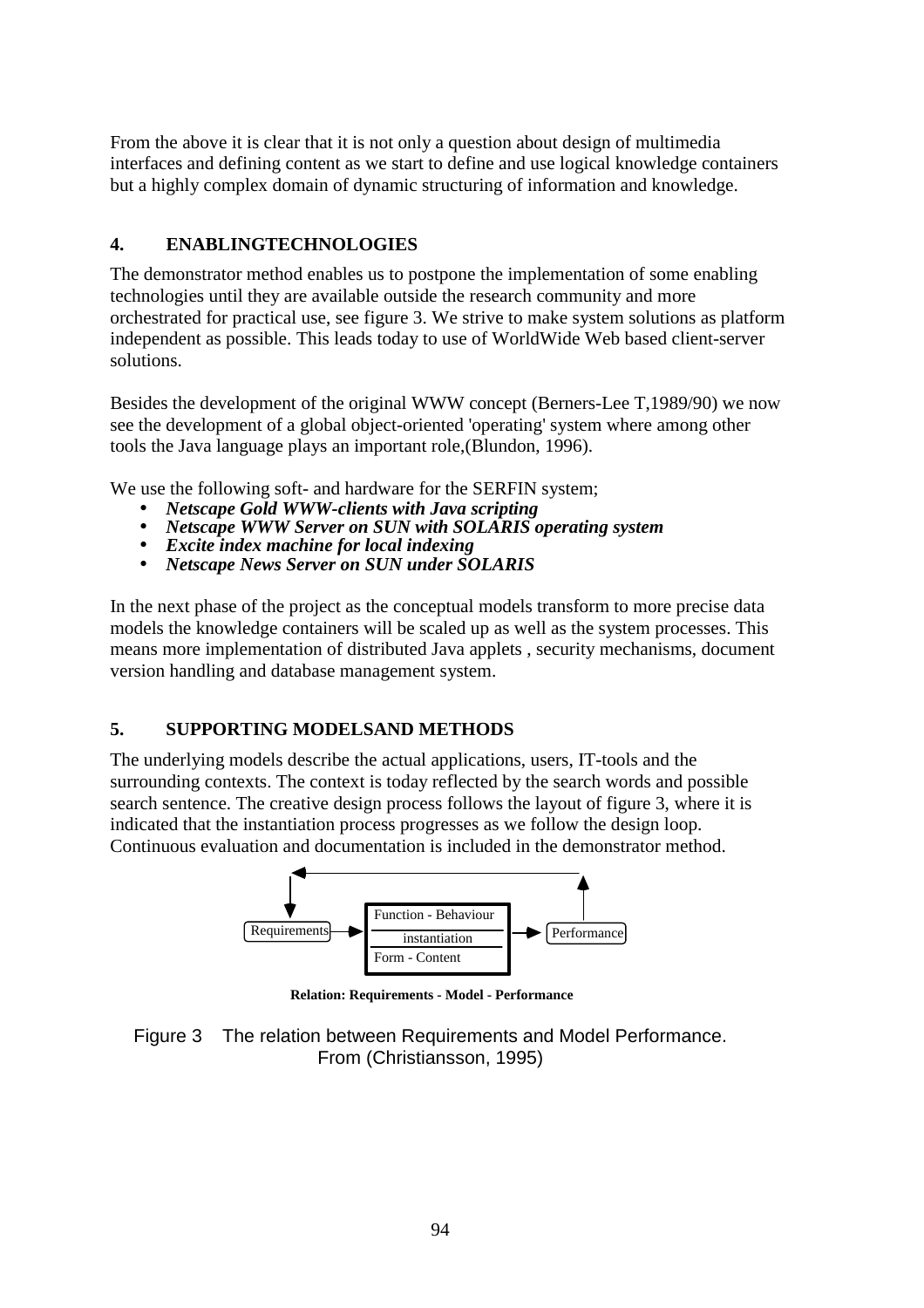![](_page_6_Figure_0.jpeg)

Figure 4 The demonstrator method let us perform creative design by incremental prototyping in teams composed of end users (from the start), IT and other specialist competencies.

The demonstrator method lets us continuously capture, communicate, implement and evaluate ideas which otherwise could be to abstract to easily grasp in the design team. The incremental prototyping often makes stepwise progress after a re engineering and consolidation phase, see figure 4. Focus shifts between communication and structuring issues during due the work starting with interface functionality.

The underlying user models supports

- user view and interaction
- the design team
- the system operations and maintenance team

We introduce a vocabulary with synonyms which enables use of words with more precise meanings to narrow search output. The advice also allows users to contain classification terms if such are available, see figure 6.

## **6. TRADING KNOWLEDGE**

We need highly reliable IT-tools to be able to sell, buy and exchange information in the DKN. As stated in (Christiansson, 1996) we can distinguish three basic digital knowledge container domains - the personal, project and global. Information and knowledge flows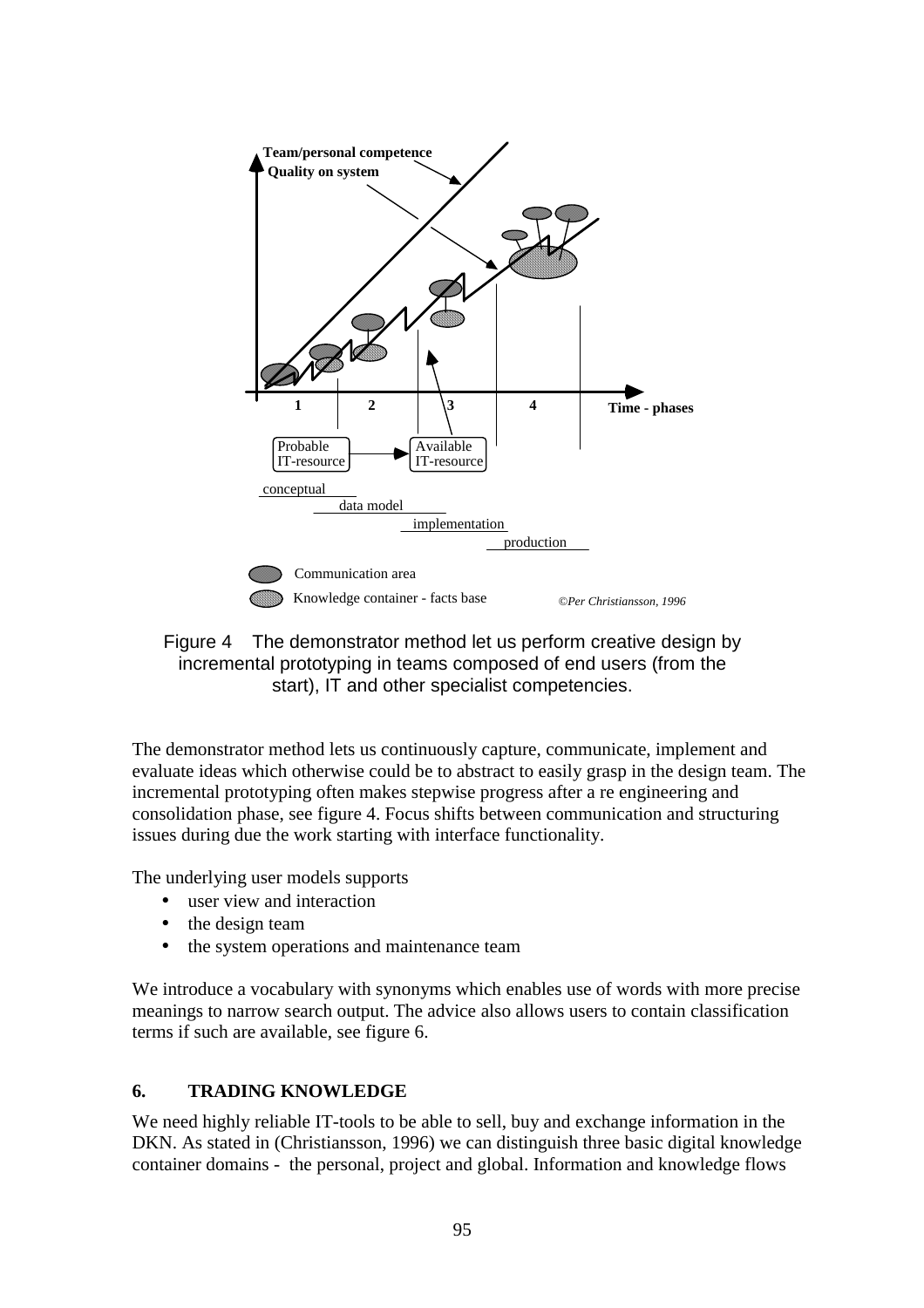from persons (with limited life length) to personal digital containers to projects (which also can be companies) towards the global level and free access added only search, transportation and presentation costs. The global containers we call libraries and some times museums. Of course many persons and 'projects' will donate (to whom, the libraries?) their digital information/knowledge containers and make them available for future search and use.

The IT-tools will in different contexts support;

- *storage and retrieval* **digital information** *and* **knowledge** *(product information from advertising, deep descriptions to actual product in digital form and even means to communicate with it via Internet after delivery, standards, best practice, etc.)*
- **communication** *between people (negotiation, advice, feed-back, etc.)*
- **transactions** *i.e. more formal communications (ordering, trade agreements, payment, digital goods delivery, etc.). These activities can more easily be automated and performed by software agents,*
- **control devices** *in products(climate control with Internet connection, robots, positioning ability, etc.)*

![](_page_7_Figure_6.jpeg)

Figure 5 Knowledge in the node may be marked according to level, completeness and domain. This marking can be used to support topdown search and relevance at fee text bottom-up search.

The communication and storage in the networked environment will take place in the DKN which today mainly consists of Internet and services like World Wide Web. We already see how different domains or more or less protected islands, intranets, arise in the Internet. The fences around the intranets have characteristic properties; they only let some digital traffic pass and also they do not necessarily have static properties. There is no principle difference between the Internet and the intranets. For reasons of security and information vulnerability routines are developed to secure intended use of the information in the DKN; cryptography, digital signatures, certification, authentication, back-up mechanisms, alternate routes, etc.

We spend some energy (pay for) access to information and knowledge. What will set the price on digital knowledge and its quality? (See also figure 5).

- *The freshness and validity of the information (context dependent).*
- *The completeness of the information. Is it sufficient enough?*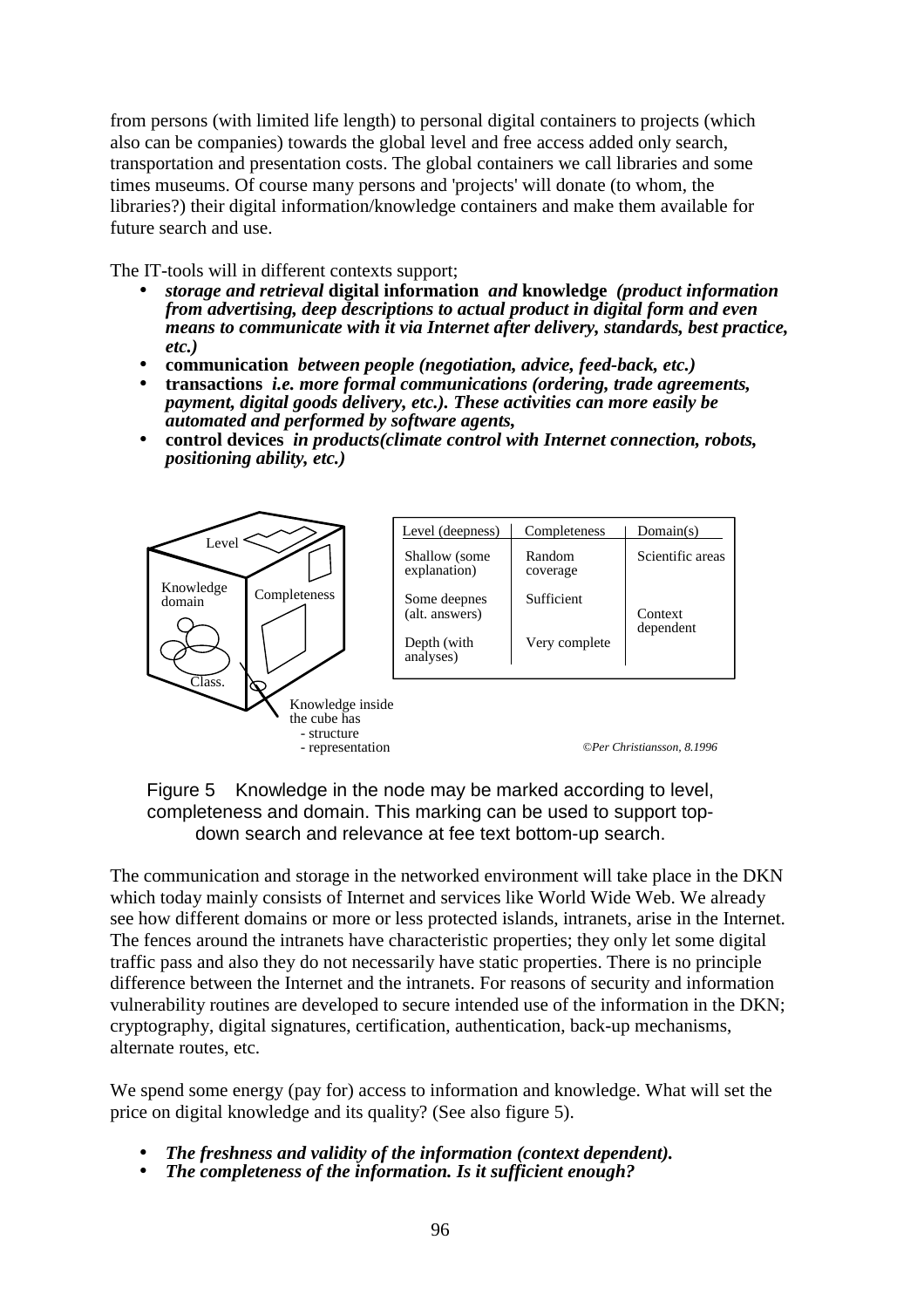- *Is the information filtered for my purpose and fulfil my expectations on it?*
- *Times to access the information.*
- *Time spent to produce it.*
- *Uniqueness of knowledge.*
- *Possibilities to check the quality of the information provided?*
- *Intelligibility. Can I comprehend it, is it well enough presented and accessible?*
- *Possibilities to interact with the information/knowledge (put questions, get deeper, shift context)*

![](_page_8_Figure_7.jpeg)

Figure 6 Example layout for a tip (advice) given by the SERFIN system.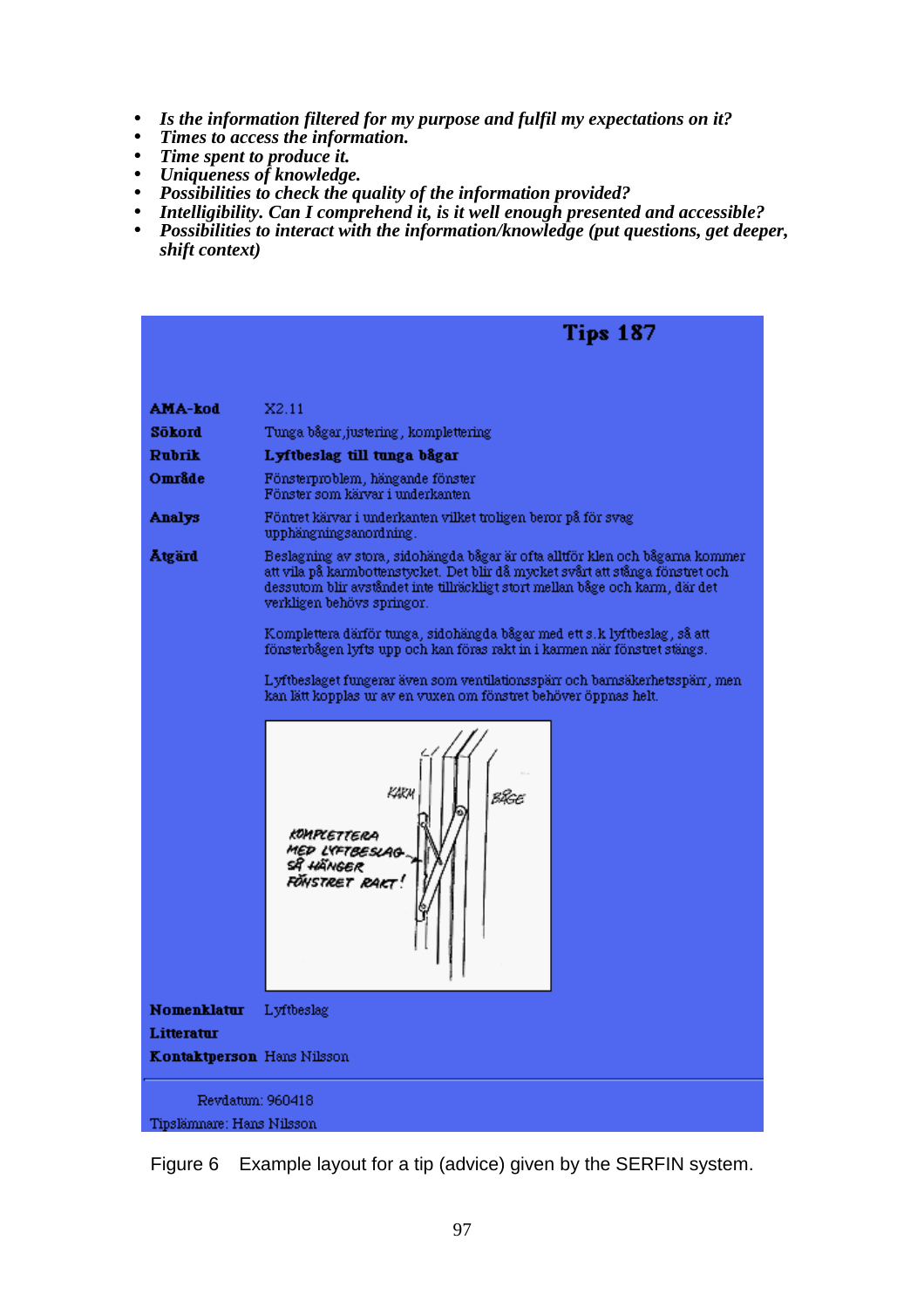The knowledge market will change. Low quality information and competence will not sell as easy as today due to higher exposure and market feedback. The quality assurance process will be more ruthless through high exposure of opinions on products and services advertised and available on the Internet.

The trade activities will change due to the use of Internet and software agents. We can expect that some activities will be (and already are to some extent) formalized and performed by agents. For example;

- *search for products with given specifications (lowest price, delivery time, quality mark, etc.)*
- *tender invitation and offers*
- *negotiation on price*
- *product delivery*
- *product payment*

Though leaving the final choices, decisions and creative part to human considerations.

# **8. USING THE SERFINSYSTEM**

After a search has been performed as shown in figure 1 SERFIN delivers a list of advice

![](_page_9_Picture_10.jpeg)

Figure 7 The Working Area in the SERFIN system. This area is area gradually transformed to an O&M area as the demonstrator approaches the ready prototype.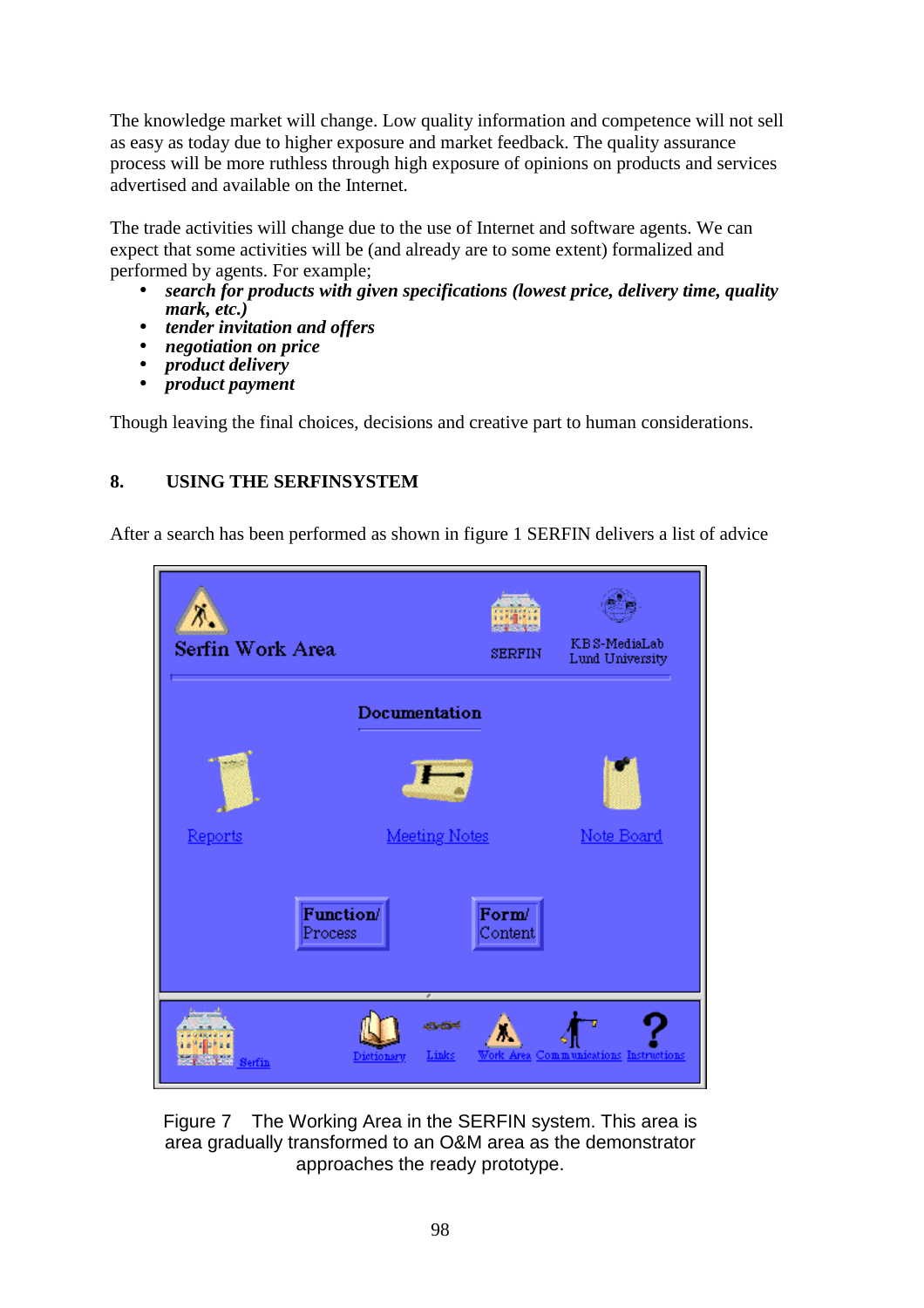(tips) with summaries and measures of relevance. Figure 6 shows an example of one advice.

As can be seen in the figure the advice is given under headings

- *AMA-code Classification code if available*
- *Keywords*
- *Title*
- 
- *Problem description*  • *Analysis Problem analysis*
- 
- *Action*  • *Vocabulary terms describing the problem and/or solution*
- *References Literature, persons etc.*
- *Contact person*
- *Tip/question provider, date*

The design and implementation work is supported by a web based working area. The working area, see also figure 7, contains system documentation in the form of

- **Report** *where participants contribute to different parts of the report series. This can be done from the WWW-client.*
- **Meeting Notes** *from scheduled meetings are always accessible from the working area*
- *the* **Note Board** *is used to put ideas on-line for commentaries(announced via email)*
- **Function***/Process gives access to textual and graphical descriptions of the SERFIN systems processes (consecutive versions of quality marking routines,*

![](_page_10_Figure_17.jpeg)

Figure 8 Processes for knowledge augmentation and quality marking in the SERFIN system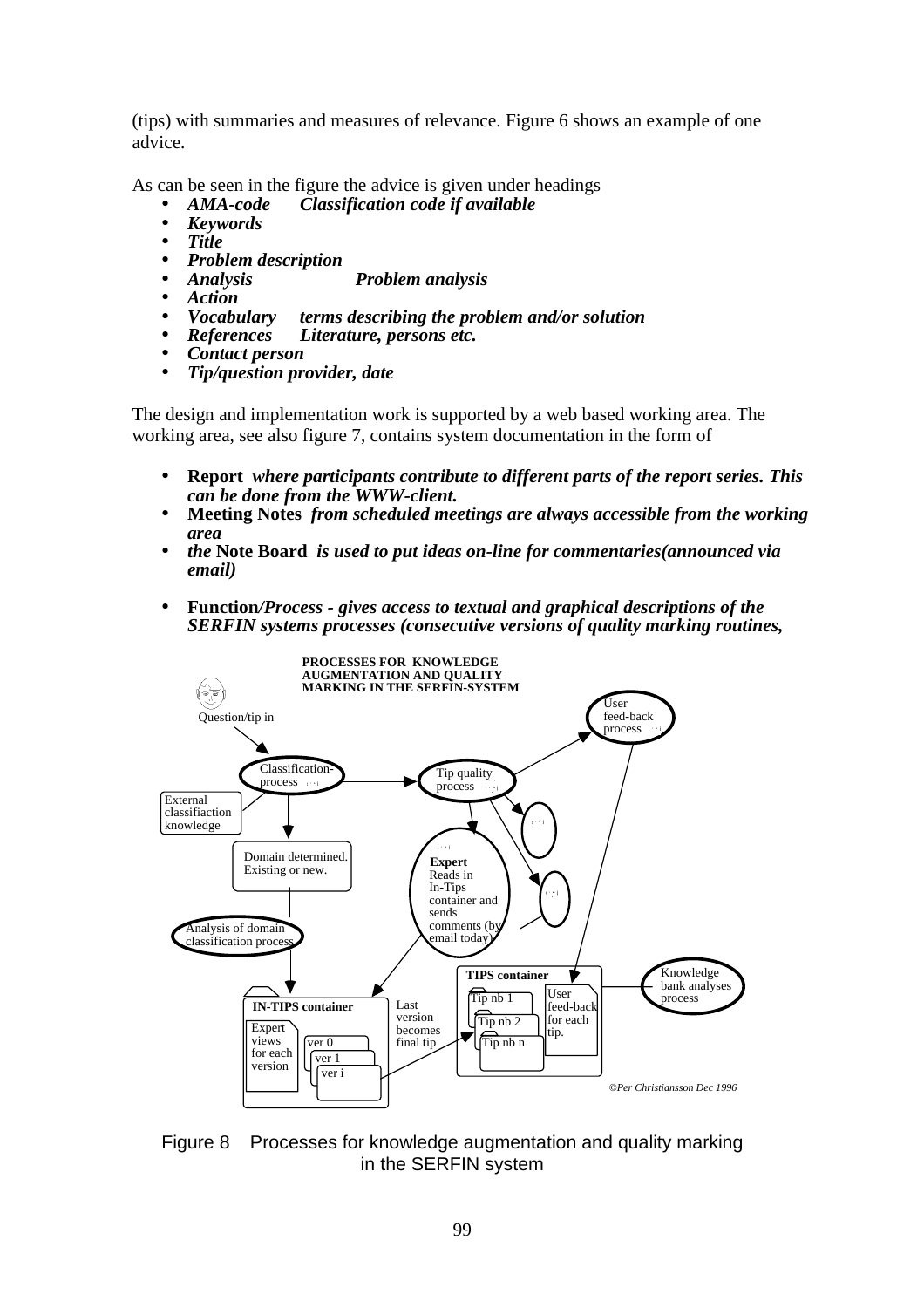*system maintenance, document editing etc.)* 

#### • **Form***/Content - gives access to textual and graphical descriptions of the SERFIN system structure and content (consecutive versions of file structures, libraries, in-tips, tips, questions, vocabulary, processes, etc.)*

The process of receiving questions and new tips are now under its second stage of development . The process is described in figure 8. All versions of improved tips are stored together with expert comments. The expert reaches the in-tips or questions on the World Wide Web through the protected SERFIN working area. The facts/tips containers still consist of files containing HTML documents as the final data models are not yet decided on. As these condense they will be transferred to a database management system.

In parallel with SERFIN a new project has been started up where we together with part of the SERFIN industry participants and Stockholm University are looking at the requirements for the design of a Building Maintenance Forum, FFORUM. The work has started and we have defined three main functions for that knowledge node;

- *adapted* **news** *delivery and search*
- **communication** *area and mechanisms for ideas and feed-back* **capture**
- *functional connections to* **external knowledge sources** *like SERFIN with search and navigation support*

#### **10. SUMMARY**

The paper describes how technical building maintenance in the future can be effectively communicated using Internet services. A scenario is presented on how an IT-supported maintenance environment may be designed and used. The national Swedish SERFIN , Maintenance Experience Communication on Internet, project is described together with the philosophy behind the system, underlying models, and enabling technologies. The system under development is a knowledge node on the Internet where users independent of room and time can search for quality marked information, place questions and get answers back. The system also captures knowledge within the area.

The development work is supported by a working area and an in-house demonstrator development method. Both system and working area reside on the Internet. The latter area are slowly transformed to an O&M area which supports all the processes for knowledge handling and content quality assurance. Experiences and lessons learned as well as underlying system functionality and form are reported. The research and development is done together with the potential end users of the system (9 large building operations and maintenance firms in Sweden).

## **9. REFERENCES**

Berners-Lee T, 1989/90,"Information Management: A

Proposal",http://www.w3.org/hypertext/WWW/History/1989/proposal.html Blundon W. (1996), "How can Java rule the world? Three key steps to Java's success".http://www.javaworld.com/jw-04-1996/jw-04-worldrule.html, (see also

http://www.sun.com/). Christiansson P, 1996, "Knowledge communication in the building industry. The Knowledge Node Concept." Construction on the Information Highway. Bled, June